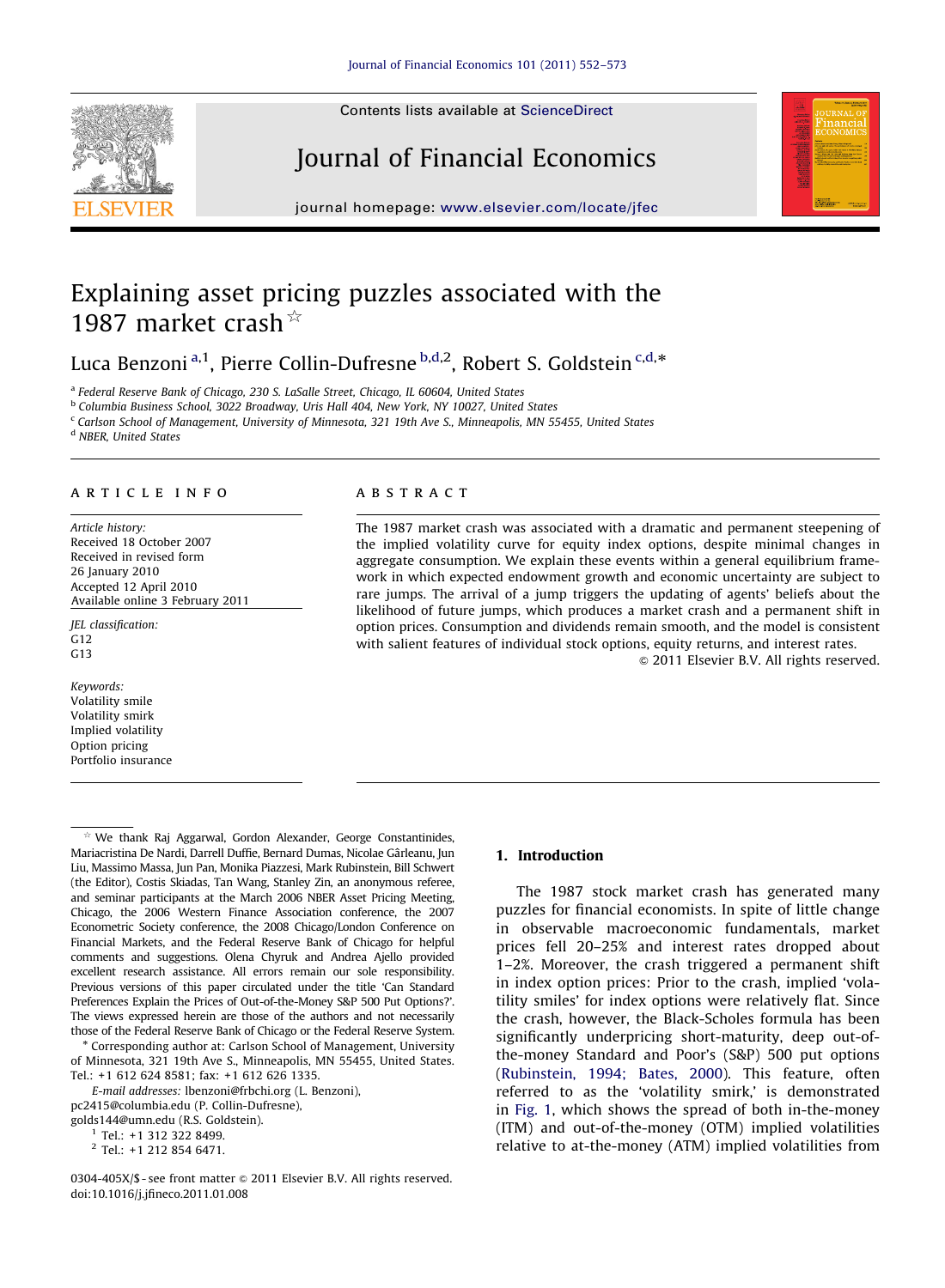<span id="page-1-0"></span>

Fig. 1. Pre- and post-crash implied volatility smirk for S&P 500 options with one month to maturity. The plot in Panel A depicts the spread between implied volatilities for S&P 500 options with a strike-to-price ratio  $X=K/S - 1 = -10\%$  and at-the-money implied volatilities. The plot in Panel B depicts the spread between implied volatilities for options with a strike-to-price ratio  $X = K/S - 1 = 2.5%$  and at-the-money implied volatilities. Appendix D explains how we constructed the implied volatility series.

1985–2006. This figure clearly shows that the volatility smirk spiked upward immediately after the 1987 stock crash, and that this shift has remained ever since.

Not only is this volatility smirk puzzling in its own right, but it is also difficult to explain relative to the shape of implied volatility functions (IVF) for individual stock options, which are much flatter and more symmetric (see, e.g., [Bollen and Whaley, 2004](#page--1-0); [Bakshi, Kapadia, and](#page--1-0) [Madan, 2003;](#page--1-0) [Dennis and Mayhew, 2002\)](#page--1-0). Indeed, [Bollen](#page--1-0) [and Whaley \(2004\)](#page--1-0) argue that the difference in the implied volatility functions for options on individual firms and on the S&P 500 index cannot be explained by the differences in their underlying asset return distributions.

In this paper, we attempt to explain these puzzles while simultaneously capturing other salient features of asset prices. In particular, we examine a representativeagent general equilibrium endowment economy that can simultaneously explain:

- The prices of deep OTM put options for both individual stocks and the S&P 500 index.
- $\bullet$  Why the slope of the implied volatility curve changed so dramatically after the crash.
- . Why the regime shift in the volatility smirk has persisted for more than 20 years.
- $\bullet$  How the market can crash with little change in observable macroeconomic variables.

We build on the long-run risk model of [Bansal and Yaron](#page--1-0) [\(2004, BY\),](#page--1-0) who show that if agents have a preference for early resolution of uncertainty, e.g., have [Kreps and Porteus](#page--1-0) [\(1978\)/Epstein and Zin \(1989\),](#page--1-0) or KPEZ, preferences with elasticity of intertemporal substitution  $EIS > 1$ , then persistent shocks to the expected growth rate and volatility of aggregate consumption will be associated with large risk premiums in equilibrium. Their model is able to explain a high equity premium, low interest rates, and low interest rate volatility while matching important features of aggregate consumption and dividend time series. We extend their model in two dimensions. First, we add a jump component to the shocks driving the expected consumption growth rate and consumption volatility. These jumps (typically downward for expected growth rates and upward for volatility) are bad news for the agent with KPEZ preferences, who will seek to reduce her position in risky assets. In equilibrium, this reduction in demand leads to asset prices exhibiting a downward jump, even though aggregate consumption and dividends are smooth. That is, in our model, the level of consumption and dividends follows a continuous process; it is their expected growth rates and volatilities that jump. Since shocks to expected consumption growth rate and consumption volatility are associated with large risk premiums, jumps in asset prices can be substantial, akin to market 'crashes.'

Our second contribution relative to [BY \(2004\)](#page--1-0) is to allow for parameter uncertainty and learning. Specifically, we assume the jump frequency is governed by a hidden two-state continuous Markov chain, which needs to be filtered in equilibrium. This adds another source of risk to the economy, namely the posterior probability of the